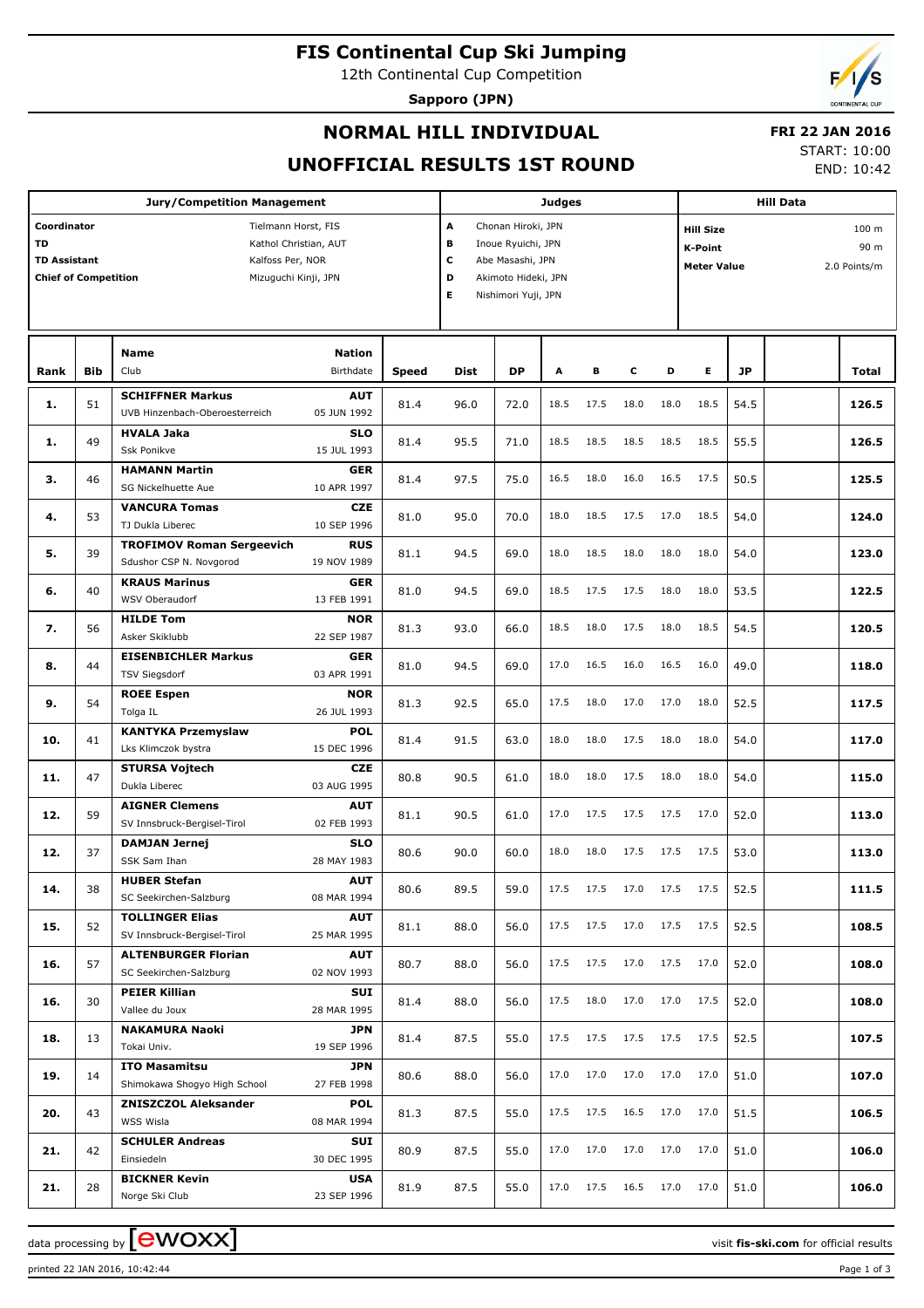# **FIS Continental Cup Ski Jumping**

12th Continental Cup Competition

**Sapporo (JPN)**



### **NORMAL HILL INDIVIDUAL**

#### **FRI 22 JAN 2016**

#### **UNOFFICIAL RESULTS 1ST ROUND**

START: 10:00 END: 10:42

| Rank | Bib | <b>Name</b><br>Club                             | <b>Nation</b><br>Birthdate | <b>Speed</b> | Dist | DP   | A    | в         | c    | D    | E.        | <b>JP</b> | Total |
|------|-----|-------------------------------------------------|----------------------------|--------------|------|------|------|-----------|------|------|-----------|-----------|-------|
|      |     |                                                 |                            |              |      |      |      |           |      |      |           |           |       |
| 23.  | 48  | <b>FUCHS Tim</b><br>SC Degenfeld                | <b>GER</b><br>03 AUG 1997  | 81.2         | 87.0 | 54.0 | 17.0 | 17.0      | 17.0 | 17.0 | 17.5      | 51.0      | 105.0 |
|      |     | <b>HOSODA Shotaro</b>                           | JPN                        |              |      |      |      |           |      |      |           |           |       |
| 24.  | 10  | Hokusho University Ski Club                     | 02 DEC 1991                | 81.3         | 86.0 | 52.0 | 17.5 | 17.0      | 17.0 | 17.0 | 17.5      | 51.5      | 103.5 |
| 25.  | 32  | <b>SUZUKI Sho</b>                               | JPN                        | 80.7         | 86.0 | 52.0 | 17.0 | 17.0      | 17.0 | 17.0 | 17.0      | 51.0      | 103.0 |
|      |     | japan at home                                   | 20 APR 1990                |              |      |      |      |           |      |      |           |           |       |
| 26.  | 12  | <b>SAITO Shota</b><br>Tokyo Biso Group Ski Team | <b>JPN</b><br>15 APR 1994  | 81.3         | 85.5 | 51.0 | 17.0 | 17.0      | 17.0 | 17.0 | 17.0      | 51.0      | 102.0 |
|      |     | <b>HUBER Daniel</b>                             | <b>AUT</b>                 |              |      |      |      |           |      |      |           |           |       |
| 27.  | 19  | SC Seekirchen-Salzburg                          | 02 JAN 1993                | 81.7         | 85.0 | 50.0 | 17.5 | 17.0      | 17.0 | 16.5 | 17.0      | 51.0      | 101.0 |
|      |     | <b>GEIGER Karl</b>                              | <b>GER</b>                 |              |      |      |      |           |      |      |           |           |       |
| 28.  | 61  | SC 1906 Oberstdorf                              | 11 FEB 1993                | 81.3         | 84.0 | 48.0 | 17.5 | 17.5      | 16.5 | 17.5 | 17.0      | 52.0      | 100.0 |
|      |     | <b>BRESADOLA Davide</b>                         | <b>ITA</b>                 |              |      |      |      |           |      |      |           |           |       |
| 28.  | 26  | C.S. ESERCITO                                   | 10 SEP 1988                | 81.4         | 84.5 | 49.0 | 17.0 | 17.0      | 17.0 | 17.0 | 16.5      | 51.0      | 100.0 |
|      |     | <b>PASCHKE Pius</b>                             |                            |              |      |      |      |           |      |      |           |           |       |
| 30.  | 58  | WSV Kiefersfelden                               | <b>GER</b><br>20 MAY 1990  | 80.6         | 84.0 | 48.0 | 17.0 | 17.0      | 16.5 | 17.0 | 17.0      | 51.0      | 99.0  |
|      |     |                                                 |                            |              |      |      |      |           |      |      |           |           |       |
| 31.  | 27  | <b>KARTA Samet</b>                              | <b>TUR</b><br>09 SEP 1993  | 81.2         | 84.0 | 48.0 | 17.0 | 16.5      | 17.0 | 16.5 | 16.5      | 50.0      | 98.0  |
|      |     | <b>IWASA Yuken</b>                              | <b>JPN</b>                 |              |      |      |      |           |      |      |           |           |       |
| 32.  | 11  | Sapporo Nihon Univ. High School                 | 02 JUL 1999                | 81.2         | 82.5 | 45.0 | 17.0 | 17.0      | 17.0 | 17.0 | 17.0      | 51.0      | 96.0  |
|      |     | <b>MABUCHI Minato</b>                           | <b>JPN</b>                 |              |      |      |      |           |      |      |           |           |       |
| 33.  | 15  | Akita Xerox                                     | 28 JUN 1992                | 80.8         | 82.5 | 45.0 | 17.0 | 16.5      | 16.5 | 16.5 | 17.0      | 50.0      | 95.0  |
|      |     | <b>SATO Yukiya</b>                              | <b>JPN</b>                 |              |      |      |      |           |      |      |           |           |       |
| 34.  | 20  | Megmilk Snow Brand Ski Team                     | 19 JUN 1995                | 80.5         | 82.5 | 45.0 | 16.5 | 16.5      | 16.5 | 16.5 | 16.5      | 49.5      | 94.5  |
|      |     | <b>OJALA Juho</b>                               | <b>FIN</b>                 |              |      |      |      |           |      |      |           |           |       |
| 35.  | 34  | Kuusamon erae-veikot                            | 17 MAR 1995                | 80.5         | 82.0 | 44.0 | 17.0 | 16.5      | 16.5 | 17.0 | 16.5      | 50.0      | 94.0  |
|      |     |                                                 |                            |              |      |      |      |           |      |      |           |           |       |
| 36.  | 45  | <b>VELTA Rune</b><br>Lommedalen IL              | <b>NOR</b><br>19 JUL 1989  | 80.9         | 81.0 | 42.0 | 17.0 | 17.0      | 16.5 | 17.0 | 16.5      | 50.5      | 92.5  |
|      |     |                                                 |                            |              |      |      |      |           |      |      |           |           |       |
| 36.  | 33  | <b>AALTO Antti</b><br>Kiteen Urheilijat         | <b>FIN</b><br>02 APR 1995  | 81.4         | 81.5 | 43.0 | 16.5 | 16.5      | 16.0 | 16.5 | 16.5      | 49.5      | 92.5  |
|      |     |                                                 |                            |              |      |      |      |           |      |      |           |           |       |
| 38.  | 60  | <b>GRANERUD Halvor Egner</b><br>Asker Skiklubb  | <b>NOR</b><br>29 MAY 1996  | 80.6         | 81.0 | 42.0 | 16.5 | 17.0      | 16.5 | 17.0 | 16.5      | 50.0      | 92.0  |
|      |     |                                                 | <b>CAN</b>                 |              |      |      |      |           |      |      |           |           |       |
| 39.  | 29  | <b>KOREK Dusty</b><br>Altius Nordic ski club    | 19 APR 1995                | 81.2         | 81.0 | 42.0 | 17.5 | 16.5      | 16.5 | 16.0 | 16.5      | 49.5      | 91.5  |
|      |     | <b>PODZORSKI Lukasz</b>                         | POL                        |              |      |      |      |           |      |      |           |           |       |
| 39.  | 24  | WSS Wisla                                       | 25 JAN 1996                | 81.0         | 81.0 | 42.0 | 16.5 | 16.5 16.5 |      |      | 16.5 16.5 | 49.5      | 91.5  |
|      |     | <b>NAGLIC Tomaz</b>                             | <b>SLO</b>                 |              |      |      |      |           |      |      |           |           |       |
| 41.  | 55  | SSK Alpina Ziri                                 | 18 JUL 1989                | 80.8         | 80.5 | 41.0 | 17.0 | 17.0      | 16.5 | 16.5 | 16.5      | 50.0      | 91.0  |
|      |     | <b>MAKSIMOCHKIN Mikhail</b>                     | <b>RUS</b>                 |              |      |      |      |           |      |      |           |           |       |
| 42.  | 36  | Sdushor CSP N. Novgorod Dinamo                  | 29 AUG 1993                | 80.7         | 80.0 | 40.0 | 17.0 | 17.0      | 16.5 | 16.5 | 16.5      | 50.0      | 90.0  |
|      |     | <b>DELLASEGA Roberto</b>                        |                            |              |      |      |      |           |      |      |           |           |       |
| 43.  | 35  | GRUPPO SCIATORI FIAMME GIALLE                   | ITA<br>15 JUN 1990         | 81.0         | 80.0 | 40.0 | 16.5 | 17.0      | 16.5 | 16.5 | 16.5      | 49.5      | 89.5  |
|      |     |                                                 |                            |              |      |      |      |           |      |      |           |           |       |
| 44.  | 18  | <b>SEMENIC Anze</b><br>NSK TRZIC FMG            | <b>SLO</b><br>01 AUG 1993  | 81.9         | 79.5 | 39.0 | 16.5 | 16.5      | 16.5 | 16.5 | 16.0      | 49.5      | 88.5  |
|      |     |                                                 |                            |              |      |      |      |           |      |      |           |           |       |
| 45.  | 62  | <b>BARTOL Tilen</b><br>SSK Sam Ihan             | <b>SLO</b><br>17 APR 1997  | 81.2         | 81.0 | 42.0 | 15.0 | 15.0      | 15.0 | 15.0 | 15.5      | 45.0      | 87.0  |
|      |     | <b>RUDA Adam</b>                                | <b>POL</b>                 |              |      |      |      |           |      |      |           |           |       |
| 46.  | 31  | ZTS Zakucie Zagorz                              | 18 NOV 1995                | 81.1         | 78.0 | 36.0 | 16.5 | 16.5      | 16.5 | 16.5 | 16.5      | 49.5      | 85.5  |
|      |     | <b>JARZABEK Dawid</b>                           | <b>POL</b>                 |              |      |      |      |           |      |      |           |           |       |
| 46.  | 25  | TS Wisla Zakopane                               | 03 MAR 1999                | 81.4         | 78.0 | 36.0 | 16.5 | 17.0      | 16.5 | 16.5 | 16.5      | 49.5      | 85.5  |
|      |     | <b>HLAVA Lukas</b>                              | <b>CZE</b>                 |              |      |      |      |           |      |      |           |           |       |
| 48.  | 16  | Dukla Liberec                                   | 10 SEP 1984                | 81.6         | 78.0 | 36.0 | 16.5 | 16.5      | 16.0 | 16.0 | 16.5      | 49.0      | 85.0  |
|      |     |                                                 |                            |              |      |      |      |           |      |      |           |           |       |

data processing by **CWOXX** and  $\overline{C}$  and  $\overline{C}$  and  $\overline{C}$  and  $\overline{C}$  and  $\overline{C}$  and  $\overline{C}$  and  $\overline{C}$  and  $\overline{C}$  and  $\overline{C}$  and  $\overline{C}$  and  $\overline{C}$  and  $\overline{C}$  and  $\overline{C}$  and  $\overline{C}$  and  $\overline{C}$